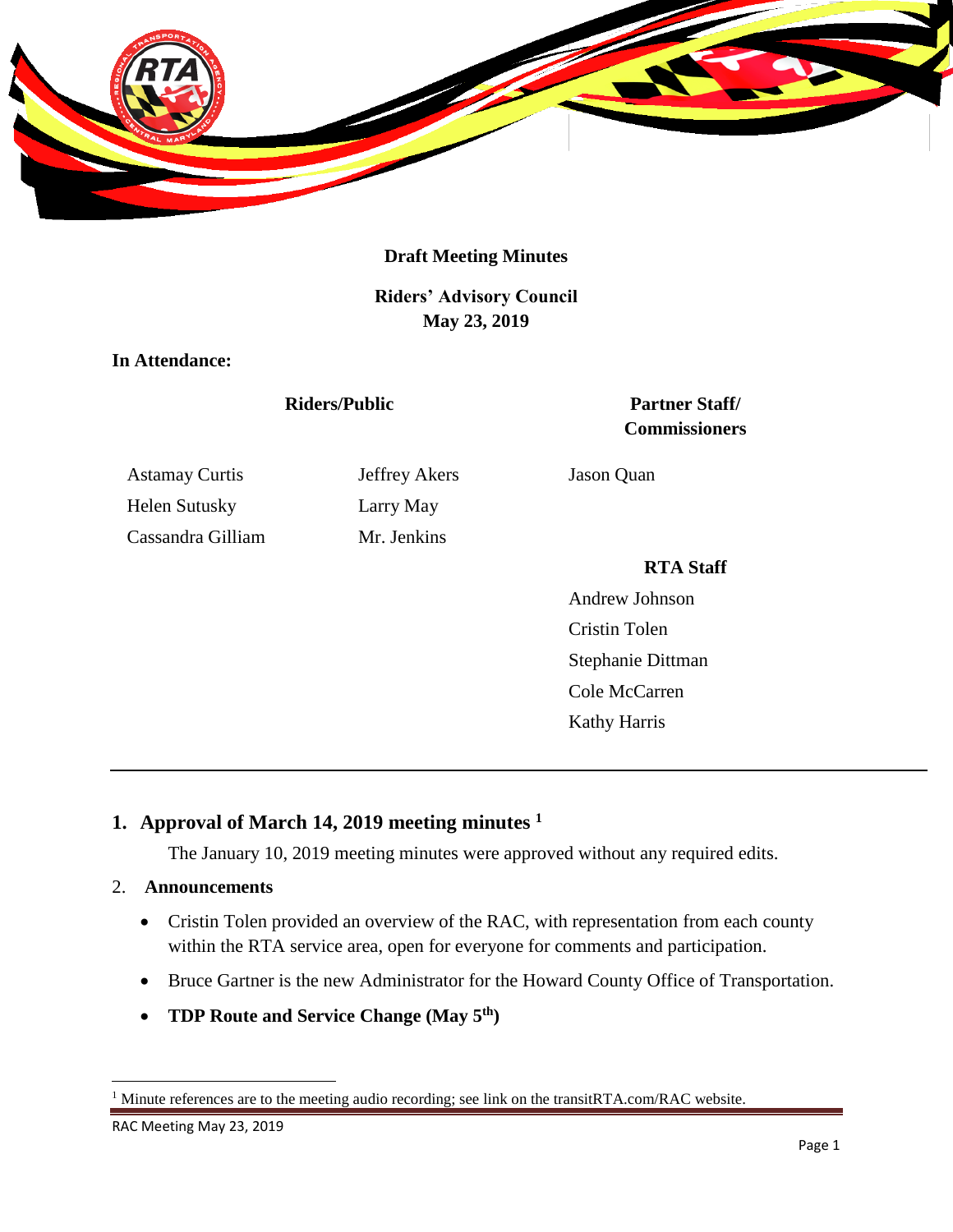Jason Quan provided information on the new routes, effective May 5<sup>th</sup>. Input received from riders was positive, especially with the addition of Sunday service on several routes. It was noted that Route 409 was adjusted to accommodate rider usage needs. The last trip from Laurel to Elkridge was changed from 6:00 p.m. to 7:00 p.m. Routes will continue to be evaluated and tweaked as necessary.

Expansion routes to connect Ellicott City to Catonsville and also Clarksville and Maple Lawn/Fulton are future possibilities.

# **Phase 2, ADA/GPT Fare Increase (July 1, 2019)**

Phase 2 of the ADA/GPT fare increase will be effective July 1, 2019. ADA and GPT in Howard County will increase from \$3 to \$4 per ride. All fixed routes rates will remain the same.

# **New Paratransit Vehicles**

The County is researching additional paratransit vehicles with a different style for comfort and ease of smaller neighborhood access.

# **3. New Service issues/comments**

The following new issues and concerns were raised:

# **Driver Issues**

 86 year old rider didn't have their ID and was denied free ride on fixed route service. However a 65 year old rider didn't show ID and refused to pay.

**Drivers have been instructed to be equitable and consistent, therefore riders must show ID for the free ride program on fixed route. Andrew Johnson needs to be notified of the date, time and route, to address enforcement of policies with drivers.** 

# **General Issues**

- Astamay Curtis is concerned that the information regarding the RAC meetings are not reaching the riders, evidenced by tonight's low attendance. She has requested that an email reminder is sent to previous meeting attendees. Astamay noted that a reminder for the RAC meeting was tweeted out earlier today and also listed on the RTA website.
- The RTA website needs to be more user friendly.
- Rider noted the safety latch was not properly secured and the rain was coming into the bus.
- RouteShout 2.0, all this time and effort for the program and it is always down

**Cristin is working with the vendor to address the issues with the program. There are better solutions available. RouteShout 2.0 information is also available on our website.**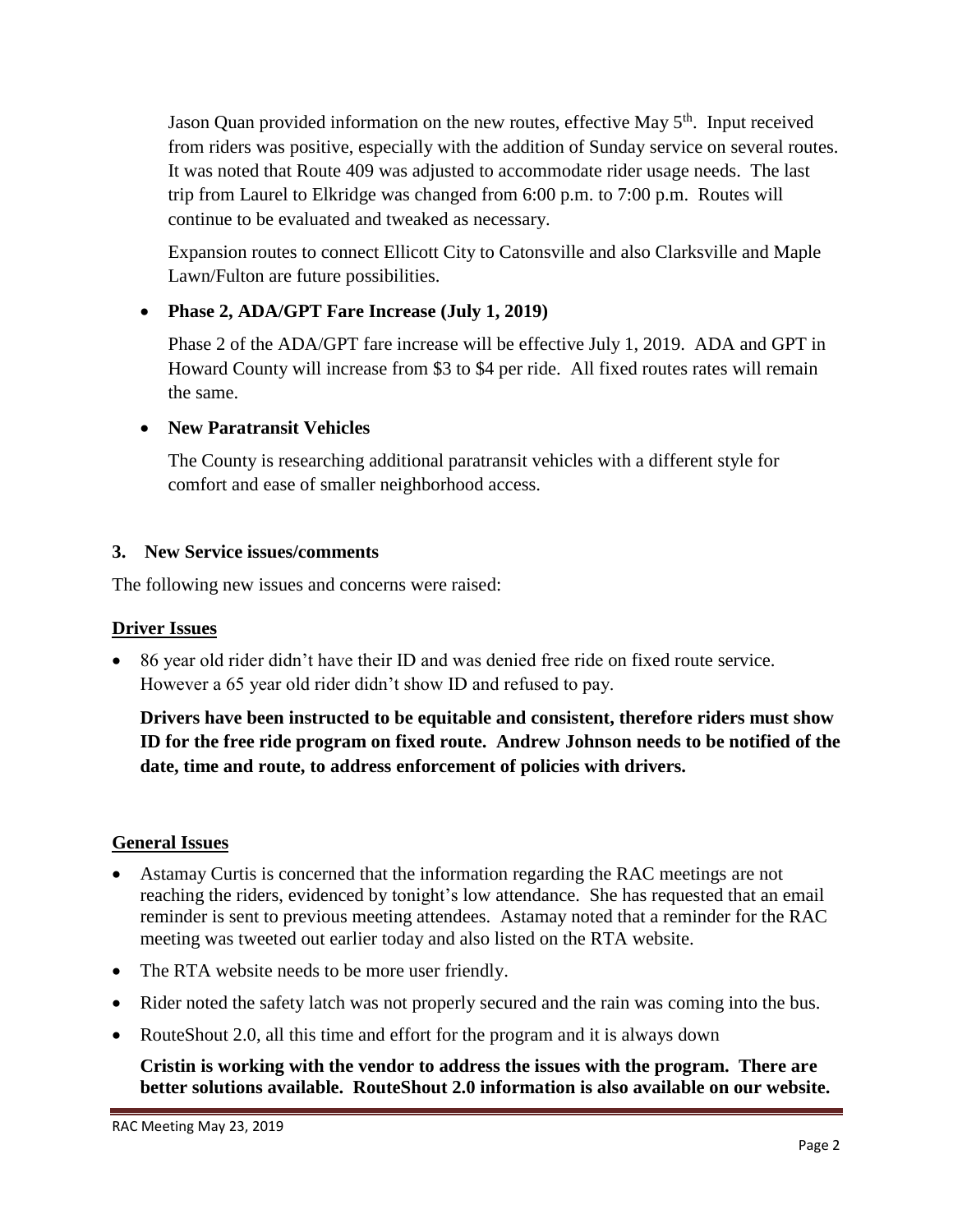- What is the standard procedure for notification to riders when a bus is down?
- Bus service was held today due to storm, no information was provided on Twitter, website or RouteShout 2.0 and the Call Center was backed up with calls.

## **An SOP needs to be developed/revised to ensure better communication to riders during service interruptions.**

- Drivers taking a break can cause riders to miss connecting bus and have to wait an additional hour
- A photo of a sign from a County Connector bus was provided to the RTA. An email was sent to the RTA. The RTA stated it was not a sign they produced. The sign continues to be posted in vehicles that are not ADA compliant. The 3 shuttles to BWI do not use their lifts to provide access to riders with walkers.

**Cristin continues to work with Anne Arundel County and BWI Partnership to correct the violation. If necessary, the violation will be escalated to remove RTA from the scenario. It is a law to provide transportation to persons with a disability and it will be handled accordingly.**

When the bus is turned off at Columbia Mall riders cannot tell the destination of the bus

# **Cristin will look into a visual display for the interior of the bus, when the digital destination is turned off.**

#### **5 Additional vehicles to be added to the fleet**

Cristin Tolen announced that two (2) fixed route vehicles are scheduled to arrive in the fall of 2019, and three (3) more in mid-2020.

# **25 Year Transportation Plan**

 Cristin Tolen provided information on the Central Maryland Regional Transportation Commission and the 25 year transportation plan to address transportation in the Central Maryland region (Baltimore Co., Baltimore City, Harford, Howard and Anne Arundel counties). Fall 2020 a report will be drafted to address the broad range goals for county connectivity, fare products and reliability.

#### **Rider requests**

- Request to upload the fixed route bus stop and destination "cheat sheet" to the RTA website.
- Route 402 A/B provides service to the Columbia Medical Plan which is open until 8:00pm. Can there be a later bus time of departure?

**The last trip on the 402 A/B was decided upon due to low ridership later in the day. Depending on available funding may look at expanding service time in the future.**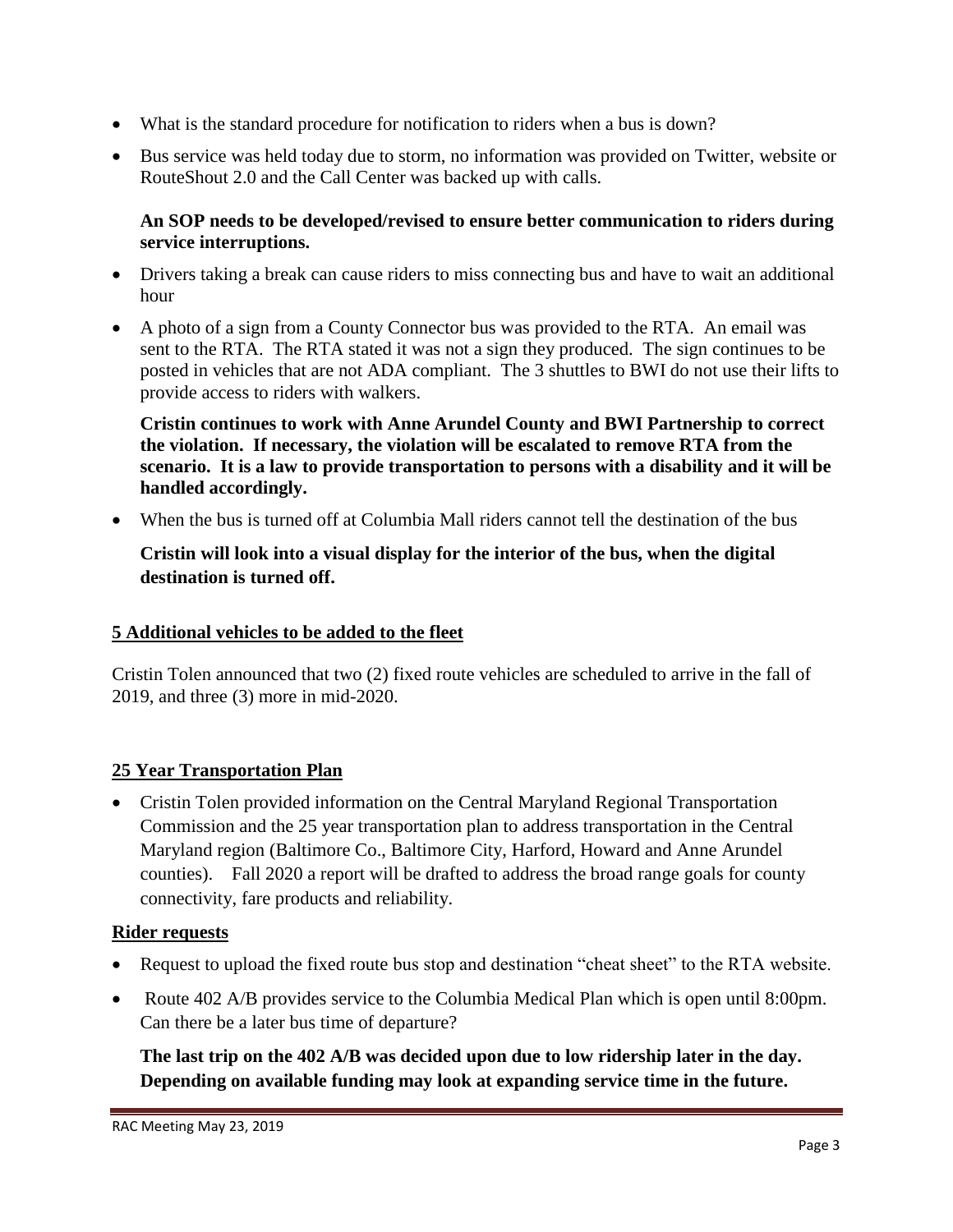• 403 Dorsey Circle, seniors live there, want access to shopping center. There is a hill incline to access the shopping center.

**Andrew Johnson commented that the route timetables were done due to timing reasons.**

**Jason further commented that was also due to a safety issue. The stop is in front of the Giant. Route stops are placed in the safest place within shopping centers.**

## **Rider complaints**

• Route 406 requires a half mile walk to access Kaiser Permanente services. There are no sidewalks for safety

**Jason Quan replied that when the study of the service was completed there was no public input regarding service to the stop at Kaiser Permanente. Adding this stop would require an additional bus due to an additional 5-8 minutes needed to provide service to the Kaiser facility.**

- Patuxent Woods needs more frequent service provided back to Columbia Mall.
- Costco, need seated area for new stop moved to Target/Pier 1
- RouteShout 2.0, need alert for service interruptions, inclement weather and buses out of service or late arrival.
- In closing Astamay and attendees provided the following remarks:
	- Buses need to be marked with Route, for when digital signage is turned off
	- Electronic fare boxes

# **Cristin advised \$800,000 to 1 Million for entire fleet**

- What reason is provided by the Call Center to riders when calling in for updates, due to RouteShout 2.0 not working?
- Only 1 bus advertised tonight's meeting
- The bus numbers are not listed on the new buses as a reference when calling in a complaint

# 4. **RAC Logistics – Frequency of meetings, Next meeting, location**

It was decided to hold the RAC meetings quarterly. The next meeting will be on September  $12<sup>th</sup>$ , Location TBD by Howard County Office of Transportation.

Any issues, complaints or comments that occur before the next meeting should be submitted to the consumer@transitrta.com, via the RTA website.